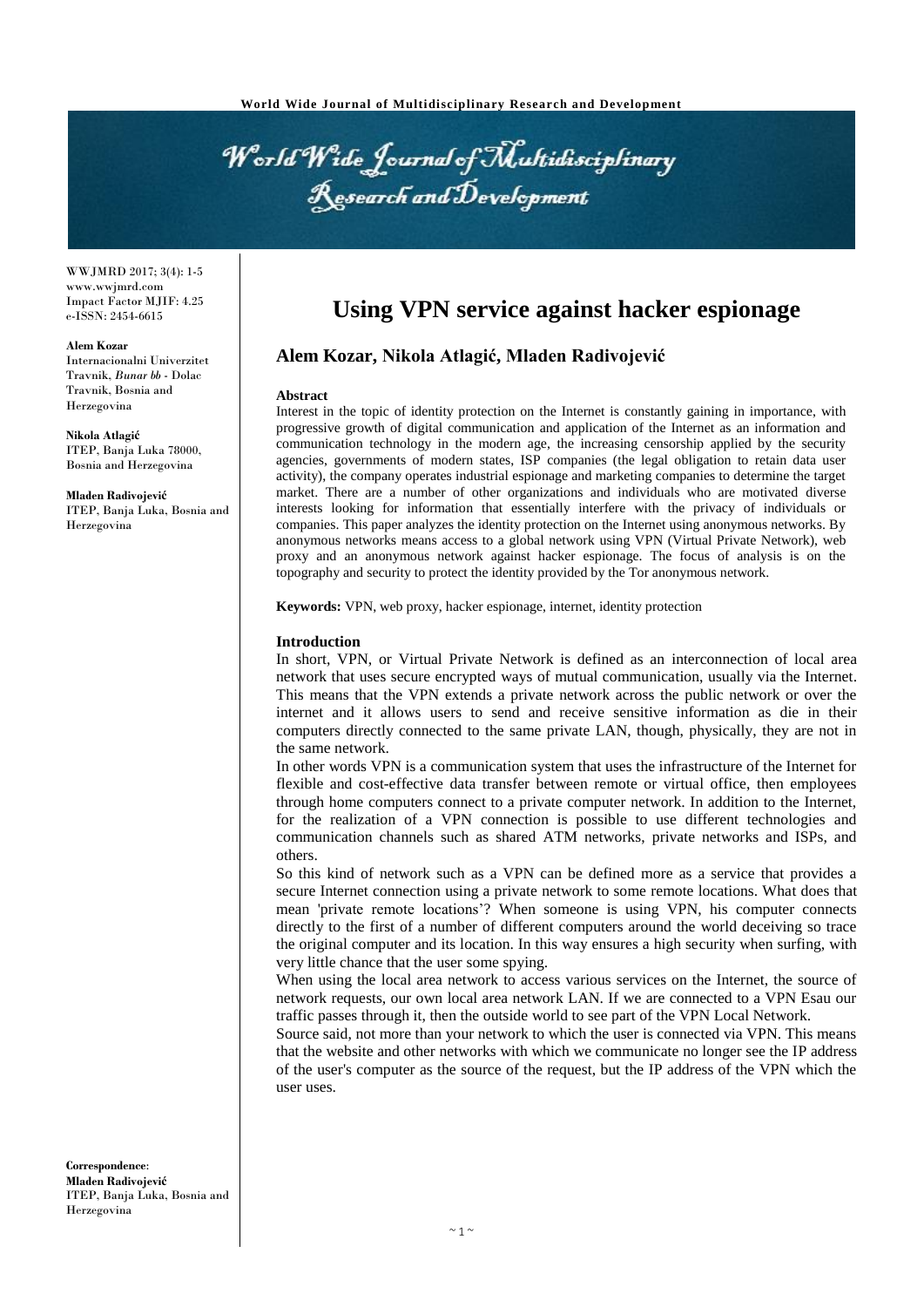

**Fig 1:** Schematic representation of the functioning of a VPN

However, there is a catch: if you use a VPN server which is located in our country, which also uses the same ISP, then it is quite possible that the Internet provider can see our network traffic. However it will not able to conclude that our directly, since the origin of the traffic is not a VPN server on our computer.

### **Connecting to a VPN**

Connecting to a VPN, he can be in several ways, but the general idea is that it should confirm the user's identity. The simplest way to establish the secure connection is logging directly to the server with a username and a password. There is also the possibility of installing a certain software that will allow us to create a secure connection. This program will perform encryption and data deskriptovanje And that usually requires a username and password to confirm their identity. In any case there is a possibility of use of other forms of authentication, such as tokens or smart cards and. The advantage of using tokens is činjenicada it is very difficult to hack And, since it is nearly impossible to steal a password. Also each token is unique,

which means that the server will immediately recognize its users.

### **The advantages of using VPN**

- 1. Movements between the user and the VPN is encrypted, so it's impossible for anyone to see what the user is doing on the internet.
- 2. As long as the user is connected to the VPN, will have access to the entire Internet without censure that could have an impact on users.
- Can be accessed servers and geographically restricted websites, if users will be using a VPN server that is located in a region where these are available server or website.
- 4. Servers to which the user connects will see the user's IP address, but the address of the VPN server.
- 5. Possibility of surfing the Internet, reading e-mails or send important information to the public networks and without risk to anyone attempting to operate espionage

### **VPN servers**



### **Fig 2:** NordVPN

NordVPN are continually concerned about the anonymity of users and takes all that would have been no logs of users, their IP addresses or activities. In addition, not recorded any time or dates.

Also this server has a fantastic protection about which I care, or have their own infrastructure. Any user who "comes to the Internet" pass through two of their VPN server (at least 2 knots, if not more so), and used two layers

of 256 bit encryption protection. You could also use a combination of  $Sun + VPN$ . This means that the connection is going through Nord VPN servers, and then another and through the Tor network, which guarantees virtually 100% protection.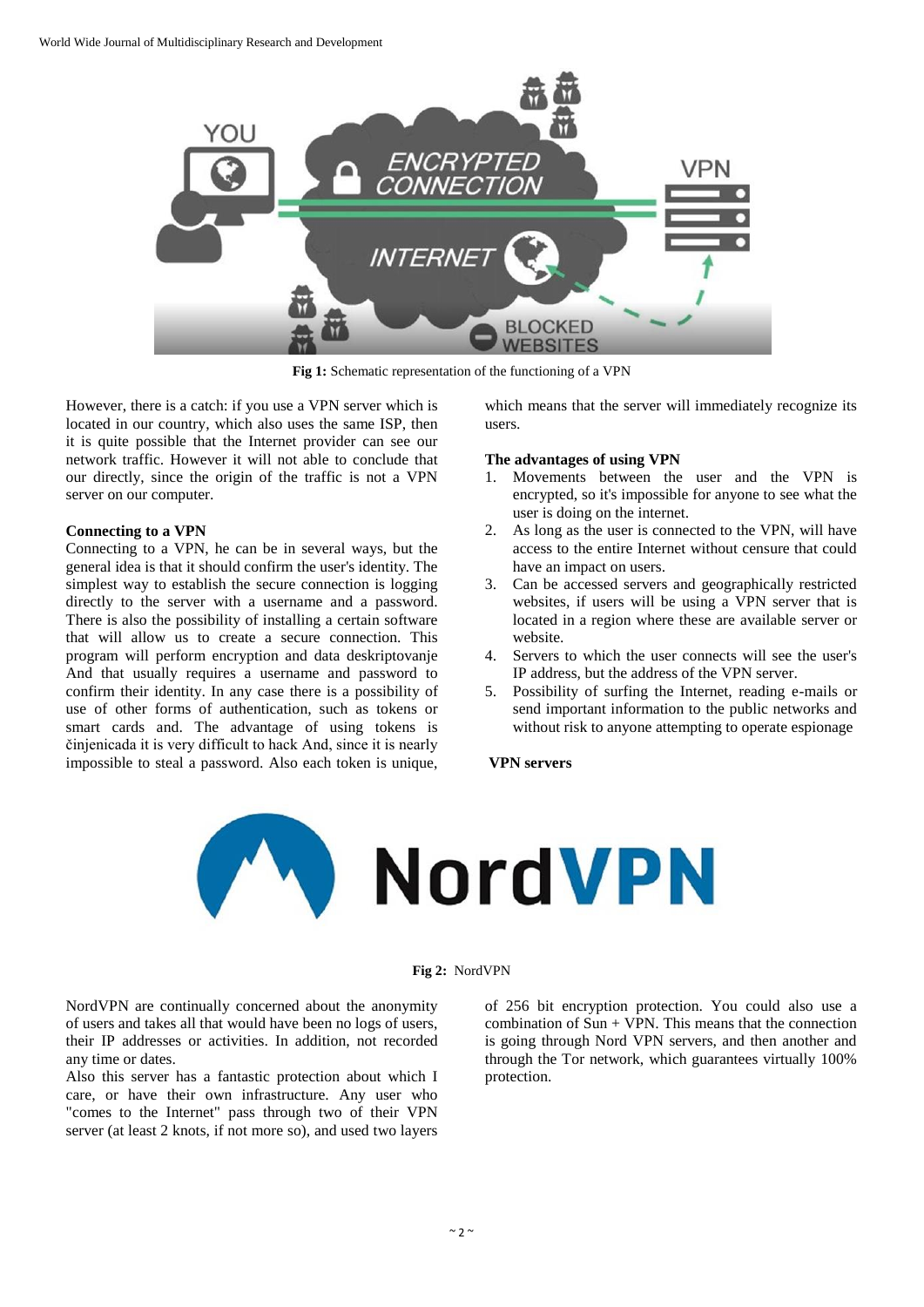

# privateinternetaccess™ for safe browsing, always use protection.™

**Fig 3:** Private Internet Access

## **Of additional protection have also:**

- 1. kill switch if it breaks the connection, not the nikakakv traffic redirect,
- 2. IPv6 leak protection,
- 3. DNS leak protection,
- 4. Shared IP System.

They have excellent custom applications for Windows, OS X (Mac OS), Linux, Android, iOS and coming soon Chrome extenzion! From protocol, users can choose among other things, VPN and IPSec. They have the local log works debugging problems, but these logs regularly destroy themselves.



**Fig 4:** ExpressVPN

Express VPN does not use traffic logs or logs that would possibly be able to connect user activity on the Internet and the time and date of the service. In addition, their entire VPN service based on shared IP addresses so we can not even clearly identify which user is using which IP address.



### **Fig 5:** Anonymizer

Anonymizer is one of the few VPN service that still does not offer payment by Bitcoin, but it is planned for this year. On the other hand one can pay with any credit card. Not kept any specific data unless the user has paid VPN service.



**Fig 6:** TorGuard

TorGuard has its own custom applications for Windows, Mac, Linux and Android using OpenVPN. They also have application for iOS, but it uses IPSec as the Alps, is limited in this regard and does not allow the use of OpenVPN. All of these applications are not saved any logs on the local device.



**Fig 7:** Ipredator

Ipredator contains no logs of users even at all possible to connect real IP address of the user and the time of service use. The only thing that is temporarily used the store IP addresses in a database until the connection is made. At this point is that data deleted from their database.

Doing business in Sweden and there are all of their servers.

### **Espionage through the Internet increasingly dangerous**

Computer espionage directed to the state infrastructure will be the main threat on the Internet next year, rated followup manufacturing company McAfee antivirus software.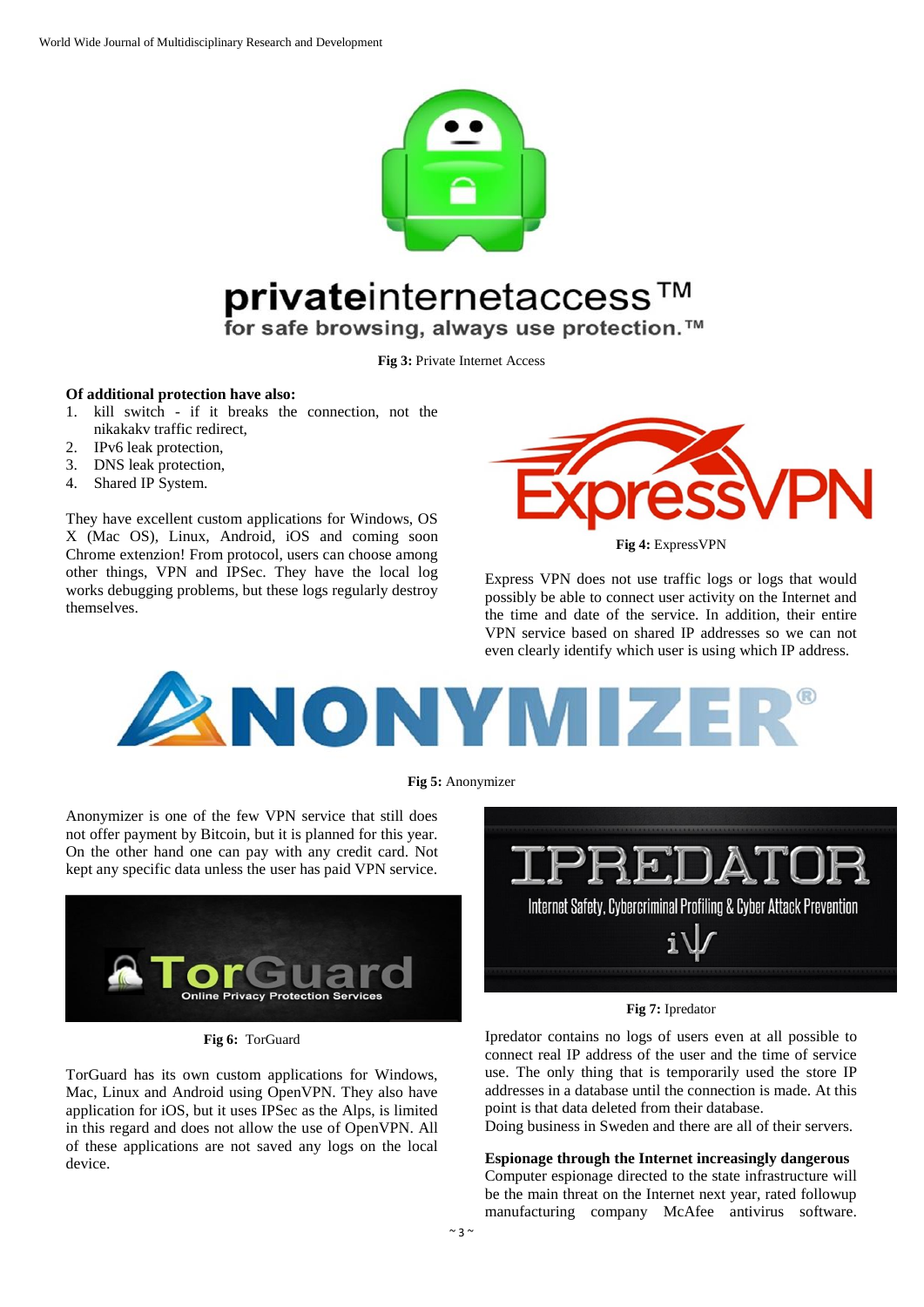According to the study, computer crime will also jeopardize the on-line banking, and some governments and groups will use the Internet for cyber spying and for the execution of "cyber attacks".

According to the study, computer crime will also jeopardize the on-line banking, and some governments and groups will use the Internet for cyber spying and for the execution of "cyber attacks".

The objectives of the attack will be sensitive systems state of the network infrastructure, such as electrical networks, air traffic management systems, financial market and management of computer networks.

Using the Internet for Web espionage is present in about 120 countries.

From the initial individual attempted attacks have evolved into well-organized and well-financed activities aimed at the political, military, economic and technological espionage.

A new malicious programs are becoming increasingly resistant, and are constantly improved and contain highly regulated functions, for example in the field of encryption.

Nuwara worm was the first example of this type of hazardous codes and experts believe that the next year appear a number of similar.

It will also be largely occur attacks focused on calls via the Internet and the misuse of social networking sites MySpace, Facebook type. Frequent attacks aimed at banks can, according to experts, seriously undermine public confidence in the on-line banking and deter e-commerce.

## **You can not be totally anonymous on the internet?**

After this some laws, information about what is being done on the internet providers can only be requested by the police through the courts of the state where the user or users find but again it is the legality of that lesser mortals know, there are laws that users do not know which is largely occur. The man who was part of such an apparatus which is followed all what is happening in the online waters, could no longer tolerate this violation of the right to privacy, and went public with the truth and evidence, what is working American agency NSA under the pretext of defense against terrorism . In short, the NSA, followed the boss of a company, the Prime Minister, an electrician from the distribution, the UN Secretary General, the Chancellor of Germany, a student from Sarajevo, who visit the sites, that information leave, have access to their e-mails, monitor what they are doing at social networks and the like, all under the pretext of defense against bad guys from Al Qaeda. Even if users are hidden behind a 100 proxy, VPN, firewall, TOR's again will there a site owner to know that you were at that and that page, watched it and it might succeed and that the user install a Trojan horse that will activate the user's laptop webcam or microphone and again have an insight into how that a user looks, that his tone of voice, what he says or what the story is in the room where the laptop, if someone calls you by name and they will know this information.

Even your own professional hackers can be hacked and that it does not know the same technique. Suppose Russian hacker was hacked by turning his camera by his knowledge at the same time his computer infected with a virus that he personally wrote.

In this work will be discussed how to reduce the exposure of users' privacy to a minimum and where lurking danger

with a practical example and it does not mean that it should be locked in the bunker to set up around land mines to shut down everything that has power in itself, and only then make sure.

In short, all what is published on social networks, comment on other sites or Facebook, or comment on any site with a real name, mail that is sent to such and such, form or survey that was filled by the user here and there, tasks that the user has made on this and this forum, may be visible on the Internet, with all the physical location of a user if the same user is not behind the TOR, proxy-I or VPN. Each user reckless publication on social networks, comment on the site or the like can be a direct impact on user privacy.

## **Espionage world officials**

The US National Security Agency (NSA) eavesdropped on more than 60 million phone calls in Spain between December 2012 and January 2013, said the Spanish newspaper El Mundo, the US ambassador to Madrid was summoned to the foreign ministry.

According to documents provided by the former analyst NSA Edward Snowden and that is passed on El Mundo, this agency has spied on 60.5 million phone calls in Spain between 10 December 2012 and 8 January 2013. The paper states that the NSA "is not recorded content calls, but the serial number, the place where they are located, phone number and the SIM card used and the duration of calls. "

US Ambassador James costoso was invited to give explanations of the alleged wiretapping Spanish officials which have been made public and followed after other revelations about US spying 35 world leaders.

After the discovery that Americans spy on the whole world and maybe even Angela Merkel, Germany and Brazil have begun work on the UN resolution on the protection of personal freedoms. Looking to the right of the individual and included a provision on the protection of privacy on the Internet. Both countries reacted angrily after it emerged that the information the spy Angela Merkel and Brazilian President Dilma Rousseff.

On the other hand the American eavesdropping cell phone of German Chancellor caused tension in transatlantic relations. President Obama had to give an explanation. But American experts were asked the question: Why so much excitement?

"A little eavesdrop, so what? So to summarize them briefly reactions in the United States after it was announced that the US National Security Agency NSA probably tapped and mobile phone Angela Merkel. The case reached the front pages only the few US newspapers. CNN quoted federal Chancellor to 'friends do not listen in' and that's it. " Fifth Heokstra, who until 2007 headed the Committee for the secret services of the US Congress, also thought to be in Europe too much fuss unnecessarily. "I think that in the world of secret services means that we are good friends the French, Germans, Israelis, Americans or come a time when each spy and that everyone can understand," said Hoekstra for Deutsche Welle, adding that European allies are spying in the US.

## **The importance of VPN in the system of protection**

One of the biggest problems in the field of protection and security of computer networks and data are insufficient investment companies and institutions in serious protection mechanisms as well as a strong belief that the hacker